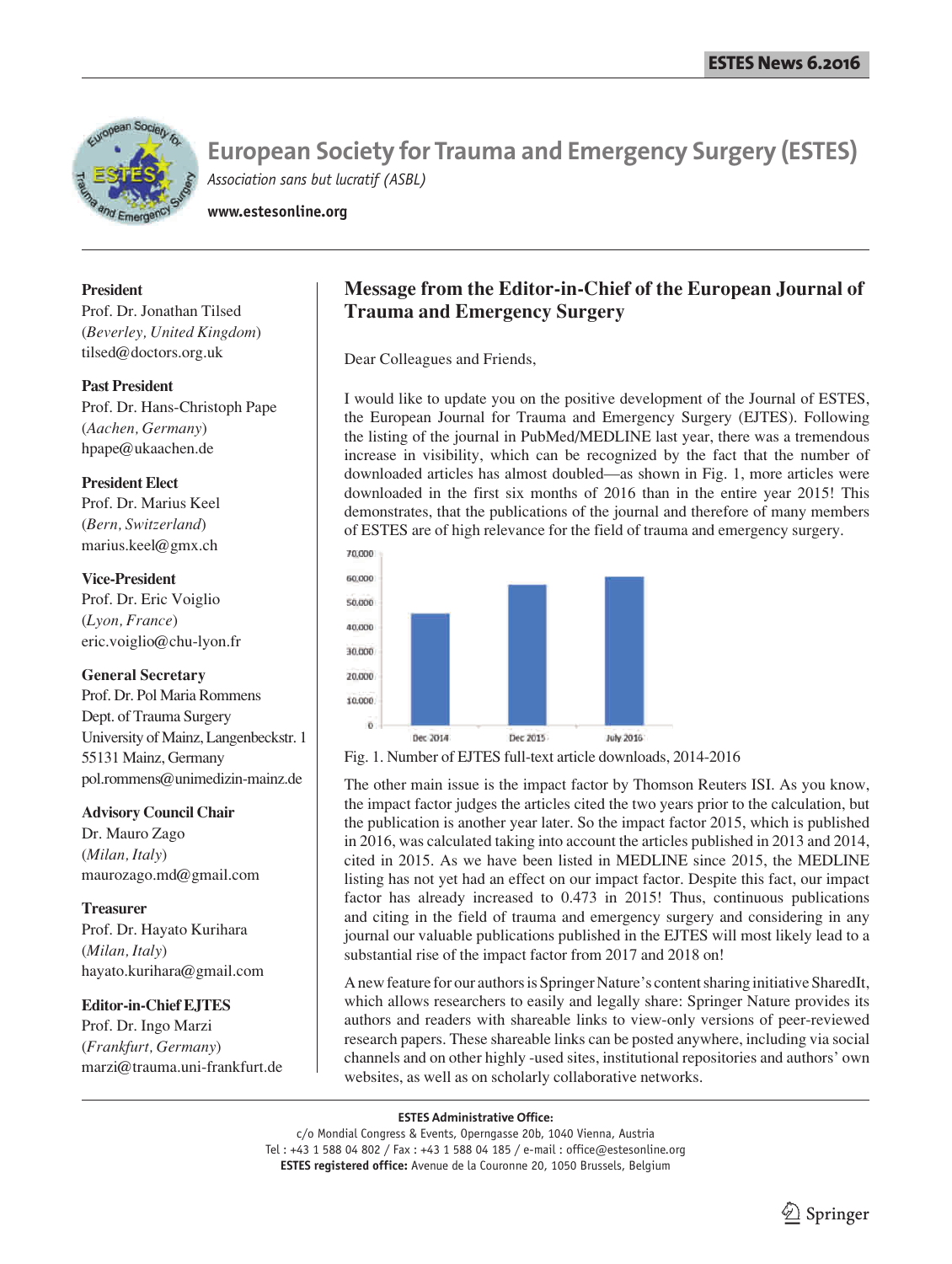

**www.estesonline.org**

#### **President**

Prof. Dr. Jonathan Tilsed (*Beverley, United Kingdom*) tilsed@doctors.org.uk

#### **Past President**

Prof. Dr. Hans-Christoph Pape (*Aachen, Germany*) hpape@ukaachen.de

#### **President Elect**

Prof. Dr. Marius Keel (*Bern, Switzerland*) marius.keel@gmx.ch

#### **Vice-President**

Prof. Dr. Eric Voiglio (*Lyon, France*) eric.voiglio@chu-lyon.fr

#### **General Secretary**

Prof. Dr. Pol Maria Rommens Dept. of Trauma Surgery University of Mainz, Langenbeckstr. 1 55131 Mainz, Germany pol.rommens@unimedizin-mainz.de

#### **Advisory Council Chair**

Dr. Mauro Zago (*Milan, Italy*) maurozago.md@gmail.com

#### **Treasurer**

Prof. Dr. Hayato Kurihara (*Milan, Italy*) hayato.kurihara@gmail.com

#### **Editor-in-Chief EJTES**

Prof. Dr. Ingo Marzi (*Frankfurt, Germany*) marzi@trauma.uni-frankfurt.de Furthermore, if your institution has a Springer Compact agreement, then you may publish your article open access, at no charge to yourself, in more than 1,600 Springer journals. When publishing your article open access, it becomes freely accessible to anyone worldwide. Current agreements include researchers in the Netherlands, the UK, Austria, Sweden, and at Max Planck Institutions.

In this respect, I would like to take the opportunity to thank all individuals who have contributed to the performance of EJTES. In particular, I would like to thank all authors for their submissions, all members of the Editorial Board, the guest editors of the Focus On issues, and external reviewers for their valuable reviews. In particular, I would like to thank the Editors Ari Leppäniemi, Pol Rommens, Johannes Rueger, and Fernando Turégano for their very hard work and commitment over the year! Looking at the increasing number of submissions, requiring in part several revision rounds and decisions, I am very grateful to work so closely together over the years handling all manuscripts. As shown in Table 1, the strong increase in the number of submissions of original papers is impressive.

Table 1. Number of submissions and rejection rates for 2014–2016

| Year | No. of submissions<br>(Original articles) | Rejection rate<br>(Original articles) |
|------|-------------------------------------------|---------------------------------------|
| 2014 | 254                                       | 72%                                   |
| 2015 | 355                                       | 74%                                   |
| 2016 |                                           | 78%                                   |

\*aestimated total number; until the end of September 2016, there were 315 original submissions registered

Moreover, the cooperation with Springer Nature and in particular Ms. Beate Hienz, publishing editor of EJTES, is very efficient together with Thomas Lustenberger managing all Focus On issues and much more.

Please feel free to check both the EJTES home page at Springer (www.ejtes. springer.de; please subscribe to the Table of Content alert to receive an e-mail as soon as a new issue is published online!) and the ESTES — EJTES homepage (www.estesonline.org) to find important papers in the many fields of our society. And, please let me know if you have ideas or concepts for future Focus On topics or if you would like to be more actively involved as a reviewer or on the board.

I wish you all a peaceful Christmas, a healthy and happy new year, and I am looking forward to further intensive cooperation.

With best regards, Prof. Dr. Ingo Marzi

#### **ESTES Administrative Office:**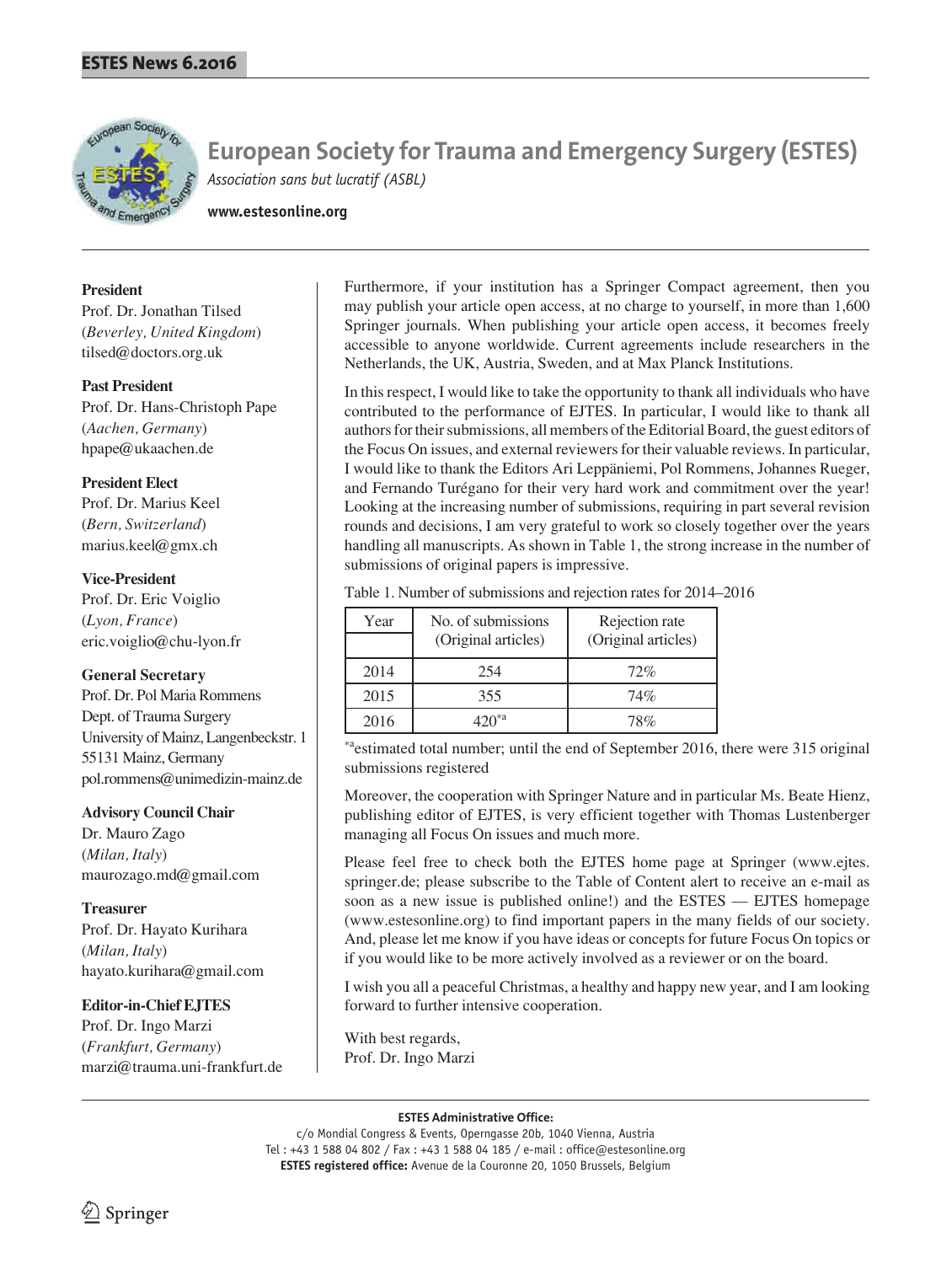

**www.estesonline.org**



Dear Colleagues,

Scientific and organizational preparations for the 18th European Congress of Trauma & Emergency Surgery are in full swing.

The motto of this meeting is "Give and take – share your experience" and covers a wide variety of topics such as Damage Control Principles, Acute Care Surgery, Peritonitis, Management of Colonic Obstruction, Vascular Injuries, Acute Management of Pancreatic Injury and Disease, Polytrauma, Trauma Systems, Collective Burn Injuries, Multiple Fractures, Pelvic Injury and many others. Colleagues from all over the world will attend and share their knowledge about prevention and caring for trauma and emergency care patients.

Almost 90 % of ECTES 2016 participants stated that this years' congress contributed to their professional learning and development. Visit http://www.estesonline.org and check-out the preliminary scientific programme of ECTES 2017.

Do not miss the opportunity to participate in the 18th European Congress of Trauma and Emergency Surgery in Bucharest and mark the following dates in your calendar:

**Start Online Registration:** Monday, November 28, 2016 **Early Bird Registration Deadline:** Friday, February 17, 2017 **ECTES 2017:** Sunday, May 7 – Tuesday, May 9, 2016

90% of ECTES 2016 participants would recommend to attend ECTES 2017 – be part of it!

I look forward to meeting you in Bucharest. Sincerely,

Mircea Beuran Bogdan Diaconescu

ECTES 2017 President ECTES 2017 Co-Chairman

ECTES 2017 Organising Team Mondial Congress & Events, Mondial GmbH & Co KG, Operngasse 20b, 1040 Vienna, Austria t +43 1 58804-0, f-185, ectes@mondial-congress.com, www.estesonline.org

**ESTES Administrative Office:**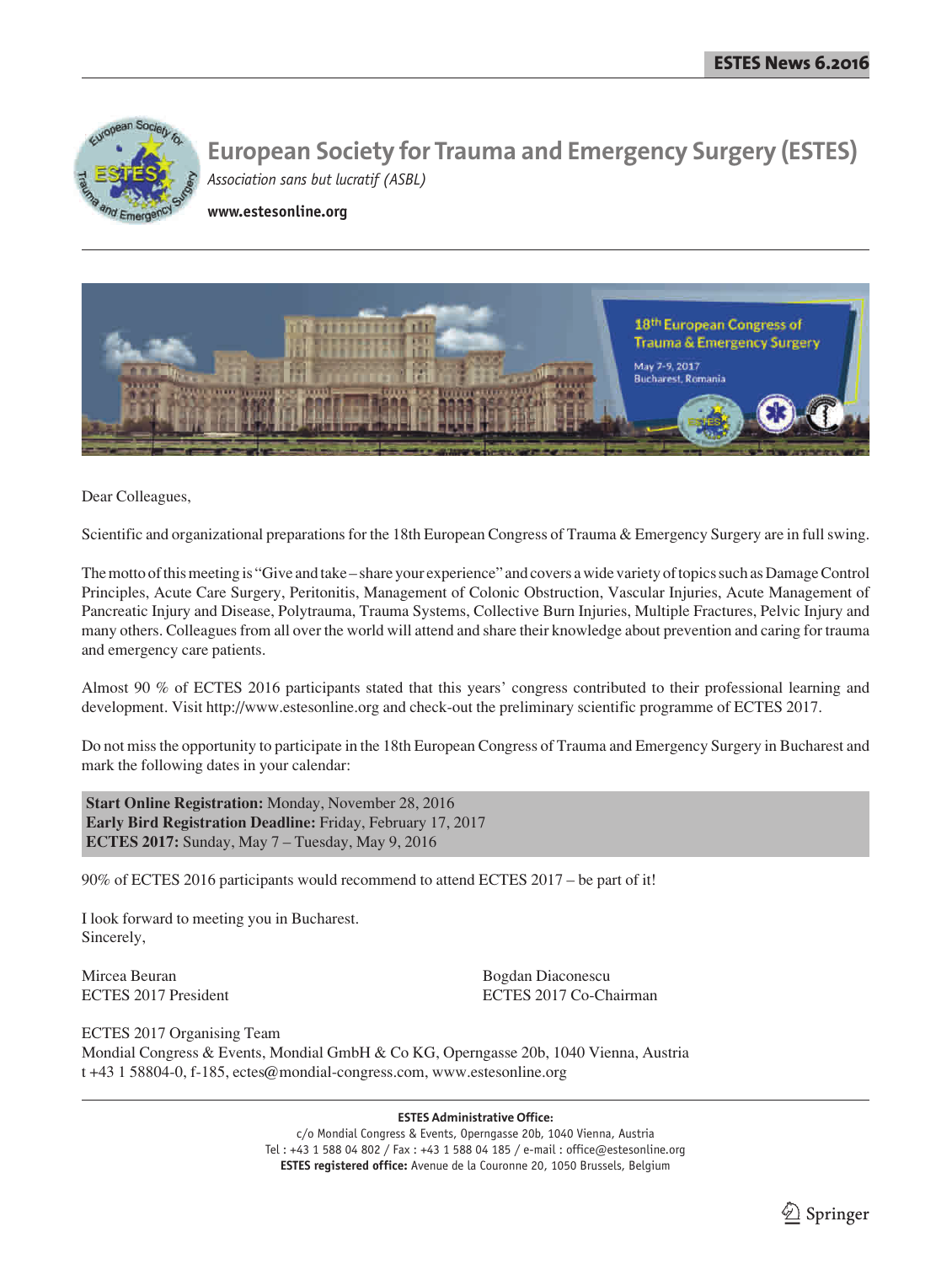

# **Register NOW for the ECTES 2017!**

Benefit from the **Early Bird Registration Fees\*** that runs **until February 17, 2017** and save up to 80 Euros! To get to the online registration platform, please visit the congress website www.estesonline.org/registration.

*\* Please note that the day of payment is decisive for the registration fee, not the day of registration.* 

| <b>EARLY REGISTRATION FEES</b>    |                |                        |
|-----------------------------------|----------------|------------------------|
| <b>Individual Member ESTES</b>    | <b>EUR 370</b> |                        |
| <b>Institutional Member ESTES</b> | <b>EUR 400</b> | <b>Early Bird Fee</b>  |
| <b>Member ESTES Resident</b>      | <b>EUR 180</b> |                        |
| <b>Non-Member</b>                 | <b>EUR 475</b> |                        |
| <b>Non-Member Resident</b>        | <b>EUR 265</b> |                        |
| <b>Nursing Staff</b>              | <b>EUR 180</b> | till February 17, 2017 |
| <b>Student</b>                    | <b>EUR 90</b>  |                        |
| Day Ticket (only 1 day)           | <b>EUR 225</b> |                        |

#### **A scientific programme tailored to your needs!**

Besides scientific sessions, the programme will also feature Satellite Symposia and pre-courses. To get a first impression of what ECTES 2017 in Bucharest has to offer, please take a look here www.estesonline.org/scientific-programme.

**We look forward to welcoming you to the 18th European Congress of Trauma & Emergency Surgery from May**  $7^{th} - 9^{th}$ **, 2017 in Bucharest!** 

ECTES 2017 Congress Organising Team **Mondial Congress & Events, Mondial GmbH & Co. KG,** Operngasse 20b, 1040 Vienna, Austria **t** + 43 1 58804-197, **f** –185, ectes@mondial-congress.com, www.estesonline.org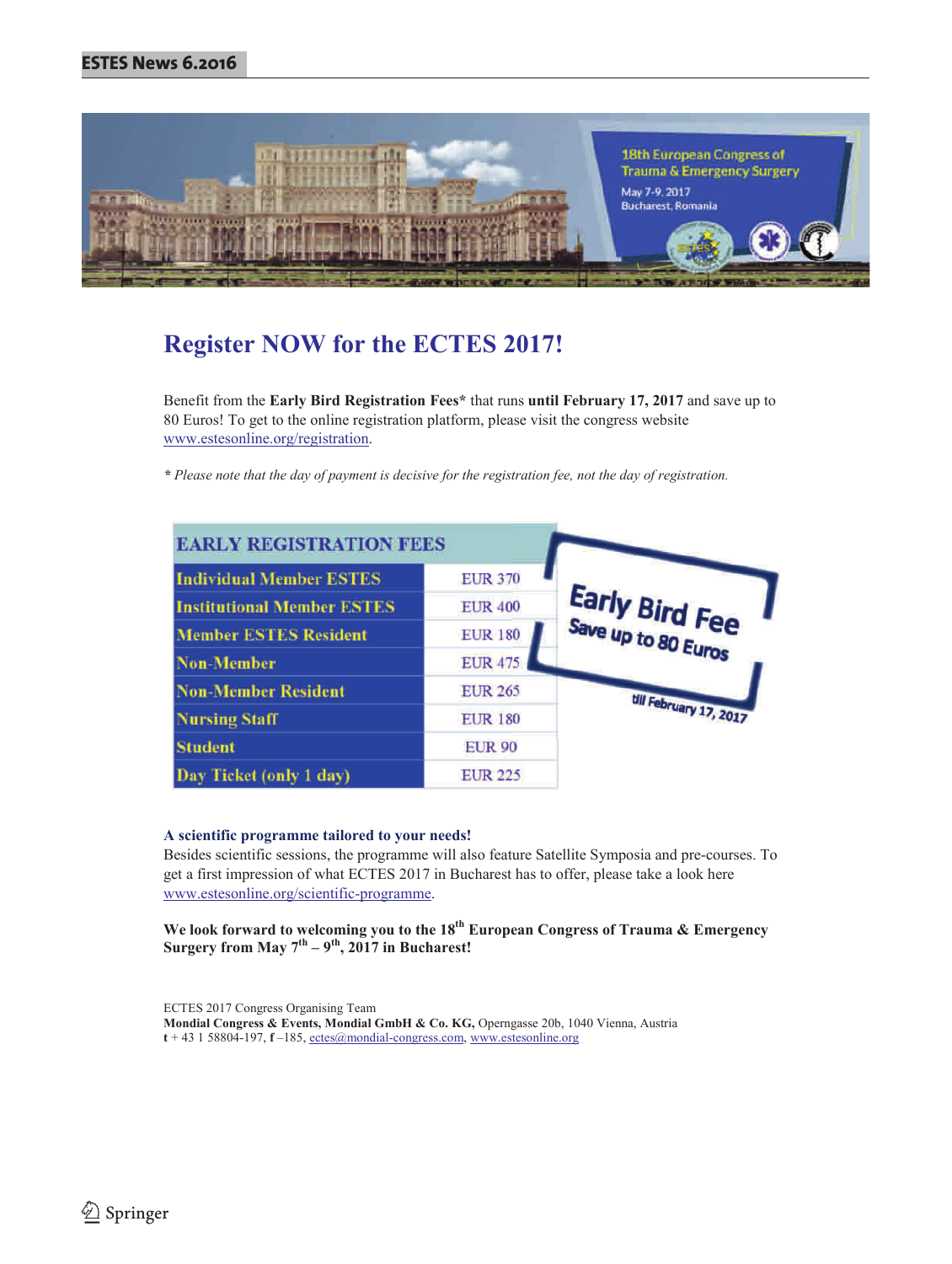

**www.estesonline.org**

## **Report of ESTES Congress Grant Winner Ashley Startzman**



It was truly an honor to have been selected to receive an ECTES Congress Grant. Currently, I am half way through completing my Orthopedic Surgery Residency. My hospital training institution is located at a Level 1 Trauma Center in metropolitan south Florida. Our city is diverse, with a multitude of traumatic injuries that occur daily. My training and background have instilled in me a passion for Trauma and Emergency Surgery, and specifically Pediatric Orthopedic Surgery. Following the conclusion of my residency training, I am pursuing a fellowship in Pediatric Orthopedic Surgery.

My research efforts over the last several years yielded an acceptance for both an oral and poster presentation on two abstracts at the ECTES meeting in Vienna, Austria. It was a privilege to present a podium presentation on pediatric hip dislocation among the esteemed physicians and researchers at this meeting. Further, I also exhibited a poster presentation discussing flexible nailing for management of pediatric supracondylar humerus fractures. I am grateful to have had the opportunity to share the work of my research colleagues with the members of ESTES. The multitude of high quality poster presentations available for viewing was impressive.

Attending the ECTES meeting was a valuable educational experience unlike any opportunity offered thus far in my training. The ability to come together in collegiate fellowship to discuss trauma and emergency surgery at an international level was edifying. The flag ceremony was particularly impressive. The number of nations in attendance at this conference was moving. The attendees all coming together for one purpose–to treat our patients with the best medical and surgical practices possible–was inspiring.

In particular, the discussion on the history of the intramedullary nail was quite thought provoking. The chance to learn about the intramedullary nail's history in the city of Vienna, where a large part of orthopedic surgical history lies, was especially unique. I appreciated the opportunity to hear many discussions on different operative techniques of fractures. The tips and techniques discussed, as well as the differences and similarities to practices conducted in my own training program, will be used in my daily surgical practice.

**ESTES Administrative Office:**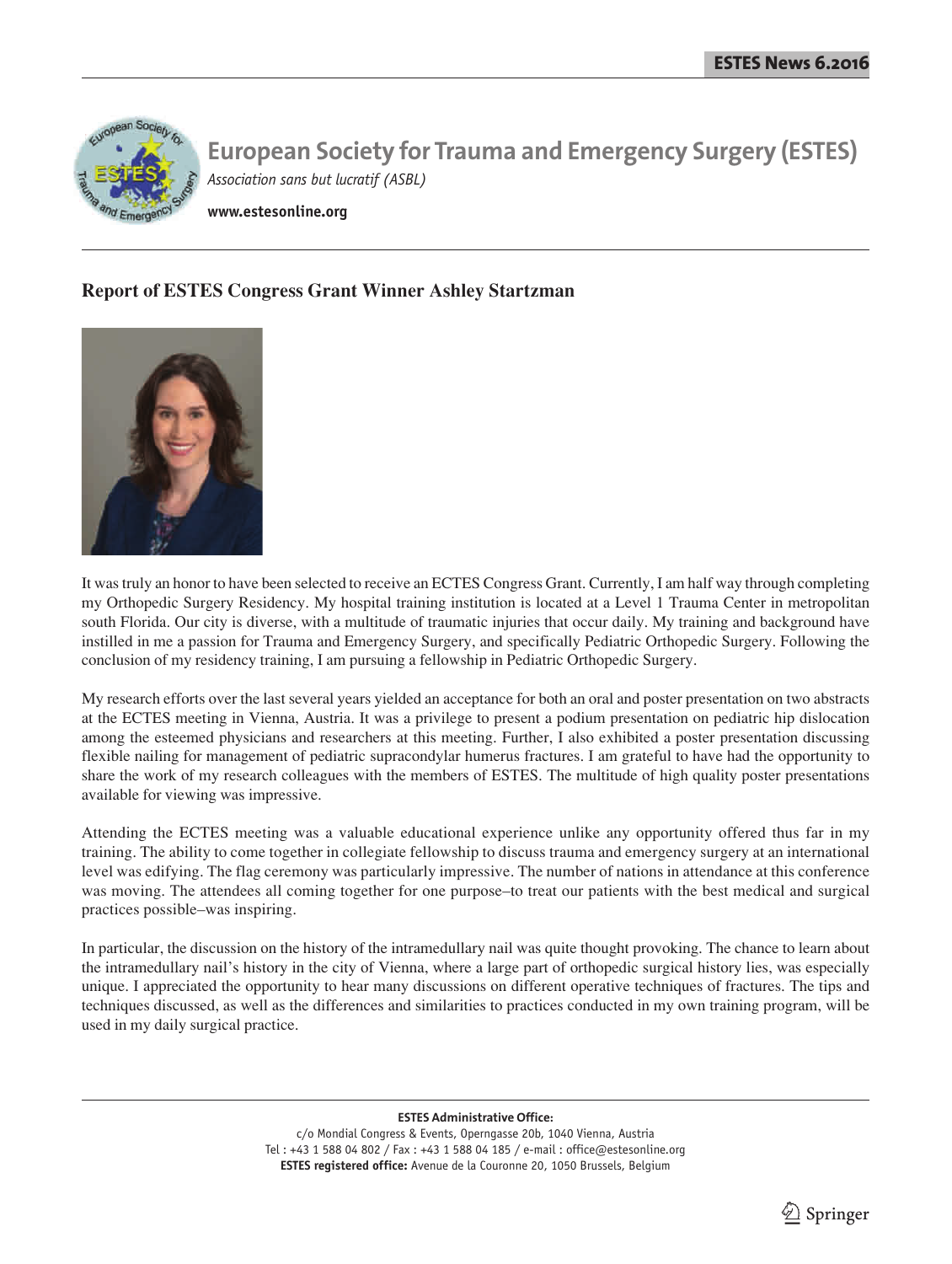

**www.estesonline.org**

I also appreciated the ability to visit the beautiful city of Vienna, Austria. Vienna is a city rich in history, and the people are friendly and welcoming. Attending this ECTES course was a special opportunity that I am thankful for. I will share the wealth of knowledge I obtained with my colleagues and mentors, and will continue to apply this knowledge throughout my career as an Orthopedic Surgeon.

Sincerely,

Ashely Startzman, DO Orthopedic Surgery Resident Broward Health Medical Center Fort Lauderdale, Florida, USA

**ESTES Administrative Office:**

c/o Mondial Congress & Events, Operngasse 20b, 1040 Vienna, Austria Tel : +43 1 588 04 802 / Fax : +43 1 588 04 185 / e-mail : office@estesonline.org **ESTES registered office:** Avenue de la Couronne 20, 1050 Brussels, Belgium

2 Springer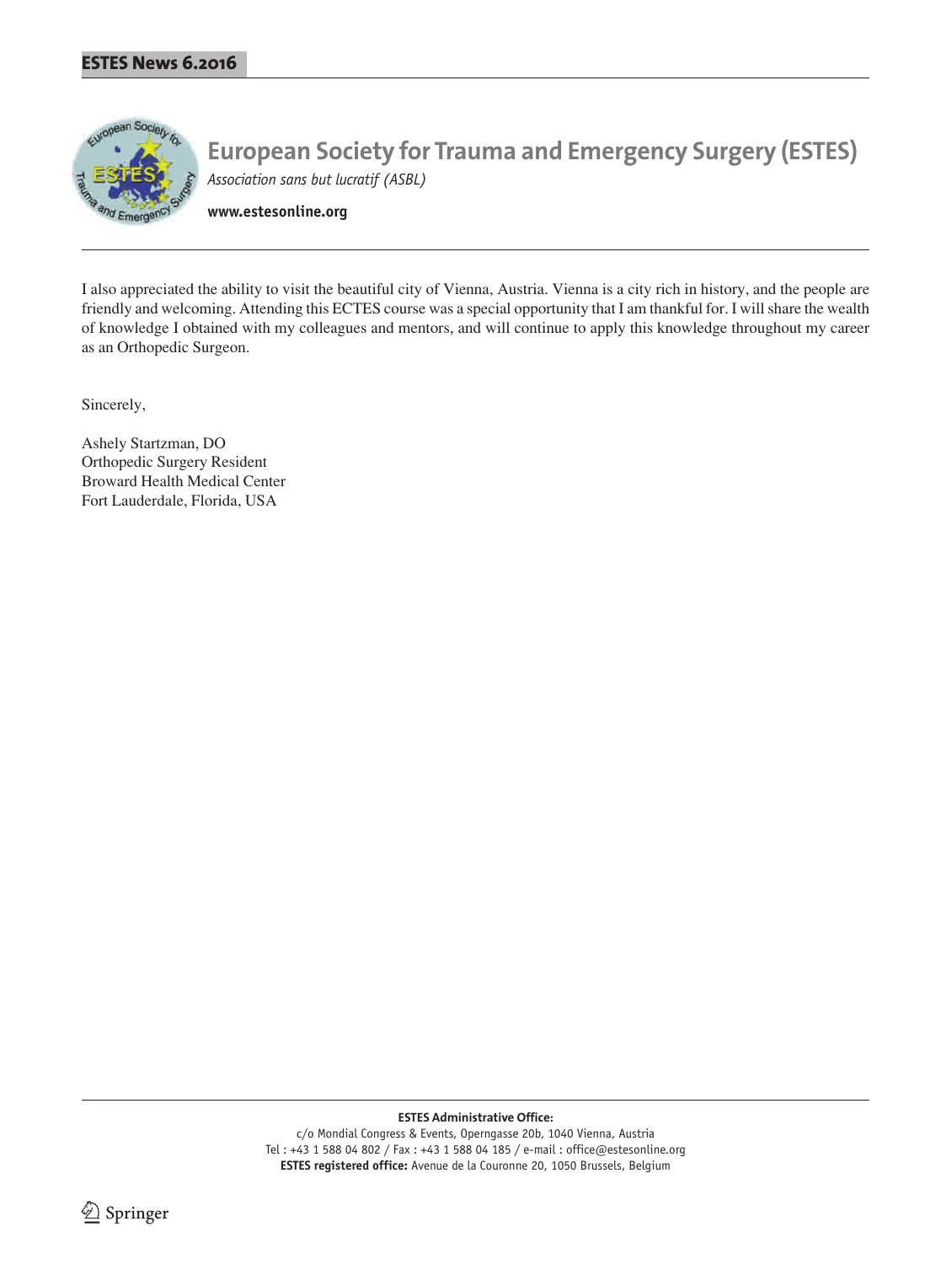

**www.estesonline.org**

## **Report of ESTES Congress Grant Winner Etienne St-Louis**



I had the pleasure and honour of attending the 17th Annual European Congress of Trauma and Emergency Surgery in Vienna, Austria. This was made possible through a very generous Congress Grant sponsored by the Austrian Society for Trauma Surgery. In the wake of recent tragic and senseless terrorist attacks in Belgium, Paris, and Turkey, I found it moving to witness the flag ceremony at the opening proceedings of this conference. In the midst of a migration crisis, we are confronted with profound questions of identity and humanity. This ceremony was a testament not only to the success and growth of the European Society for Trauma and Emergency Surgery, it also underlined a strong commitment to the organization's openness and desire to demonstrate leadership in the field of disaster response, mass casualty trauma preparedness and critical medical infrastructure security planning. The conference warmly welcomed not only its subsidiary European, Israeli and Cyprian trauma and surgical societies, but also a wide representation of foreign attendees from North -America, the Middle -East, South -East Asia and sub-Saharan Africa.

In his welcoming remarks, the current President of ESTES, Professor Hans-Christoph Pape made compelling comments about the future challenges we face in overcoming the evolving threat of terrorism and the unsettling trend indicated by recent targeted attacks on health-care infrastructures, which promote Health, a fundamental human right, and whose activities are imperative to the well-being of a free and fair democratic society.

The theme of the 2016 Congress was "Myths & Truths". It is a rare and welcome opportunity for a trainee such as myself to hear so many experts from all over the world discuss the most controversial topics in trauma and emergency surgery and the findings from their cutting edge research. It is a rich learning environment with an impressive diversity of topics covered under the program's five sections, including Disaster and Military Surgery, Emergency Surgery, Polytrauma, Skeletal Trauma and Sports Medicine, as well as Visceral Trauma. All of the sessions I attended, including the free paper session in which I was invited to present my research on pediatric trauma sores in low-resource settings, were moderated by attentive experts who led engaging discussions, asked probing questions and shared their insightful comments.

In addition, the event was very well organized and the venue was excellent. All these elements, set in the extraordinary city of Vienna–which, quite frankly, speaks for itself–made for an unforgettable experience!

**ESTES Administrative Office:**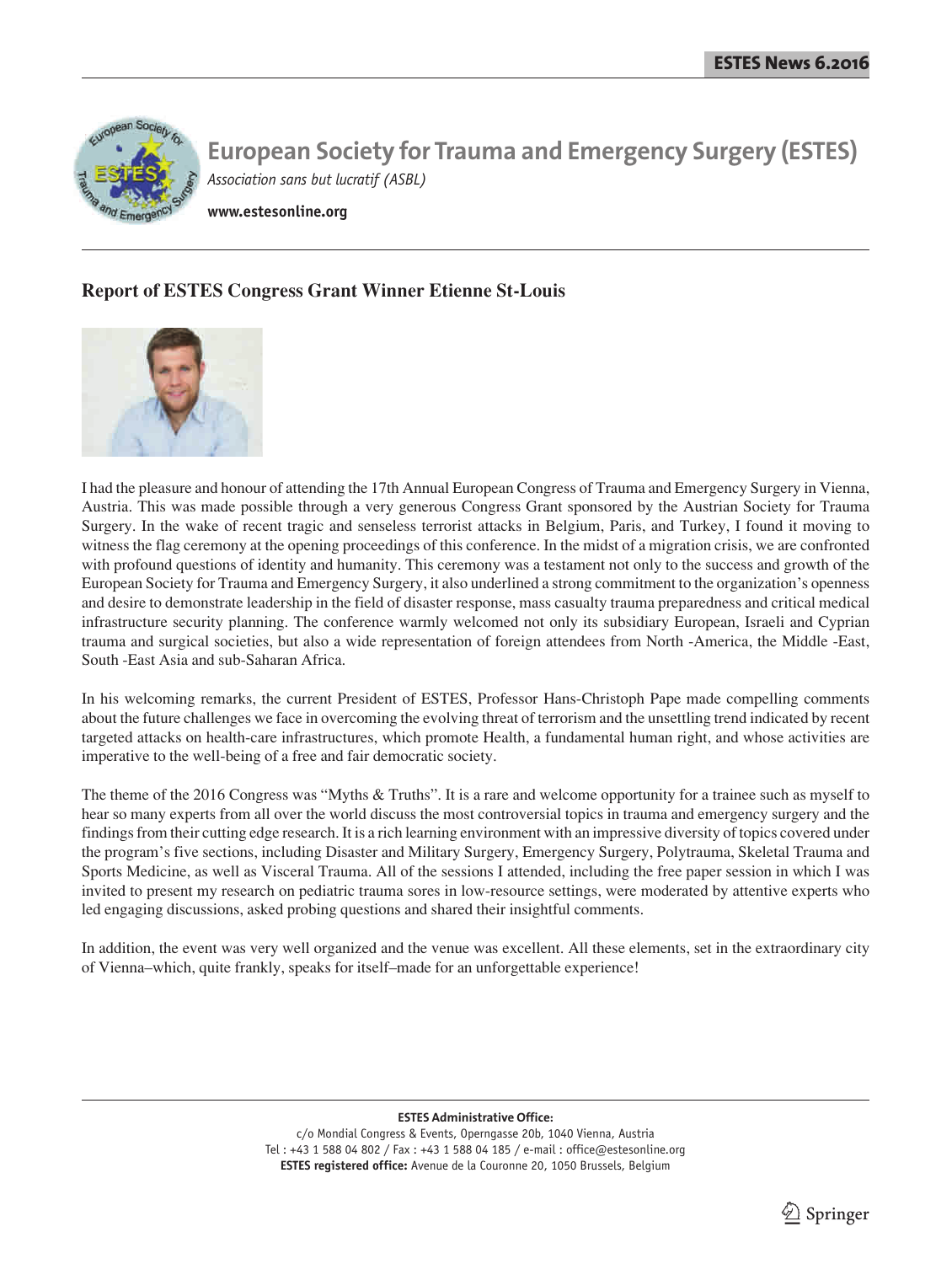

**www.estesonline.org**

I am very much looking forward to coming back next year at the 18th congress slated for May 7–9, 2017, in Bucharest Romania, where I hope to have more opportunities to share and learn new knowledge and network with colleagues from all over the world.

Etienne St-Louis MDCM, MSc(c) General Surgery Resident McGill University Montreal, Canada

**ESTES Administrative Office:**

c/o Mondial Congress & Events, Operngasse 20b, 1040 Vienna, Austria Tel : +43 1 588 04 802 / Fax : +43 1 588 04 185 / e-mail : office@estesonline.org **ESTES registered office:** Avenue de la Couronne 20, 1050 Brussels, Belgium

<sup>2</sup> Springer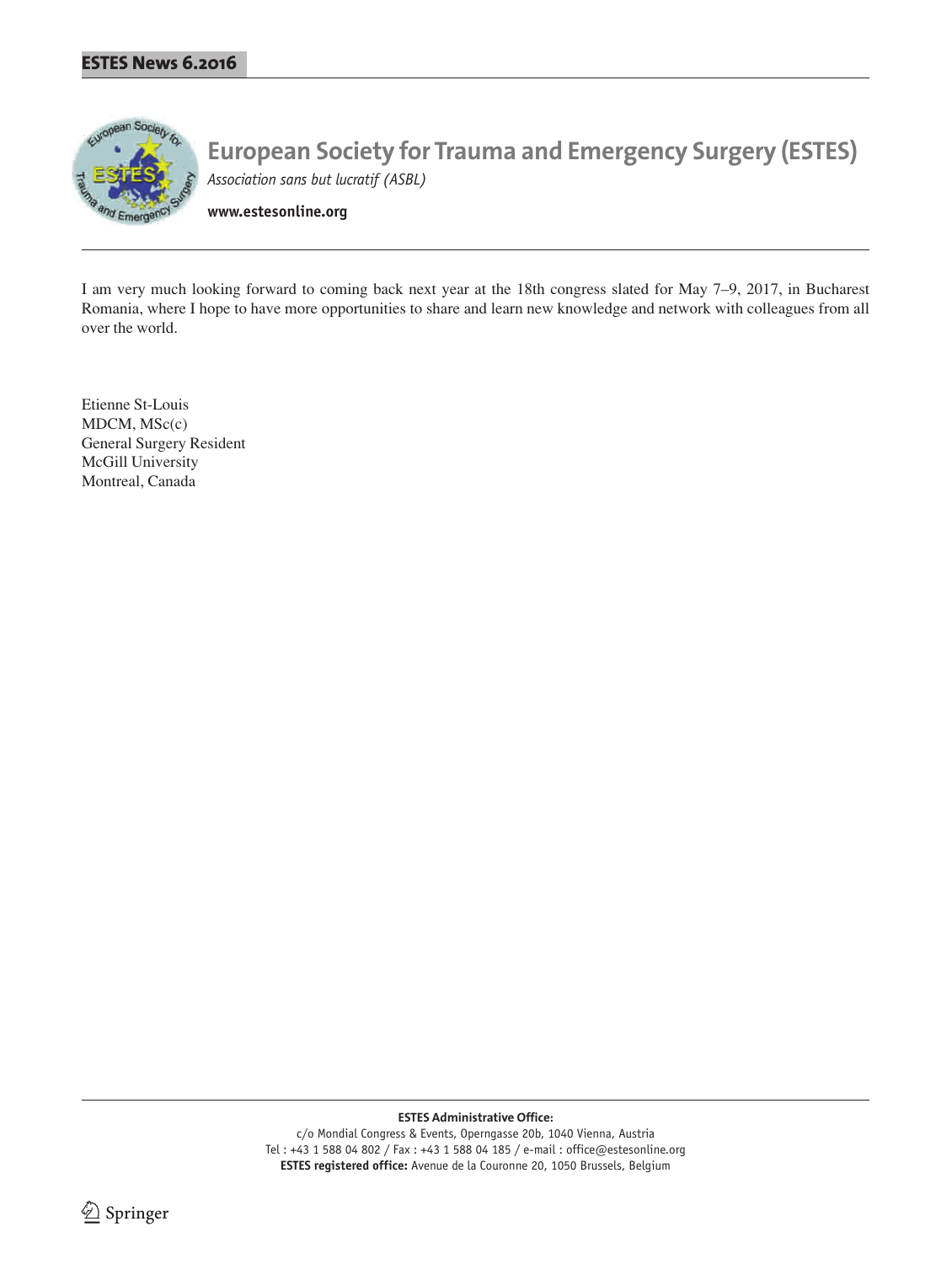

**www.estesonline.org**

## **DO YOU ALSO WANT TO BE CONGRESS GRANT WINNER?**

Are you going to attend the 18th European Congress of Trauma and Emergency Surgery taking place in Bucharest, Romania (May 7–9, 2017)?

Would you like to win a travel grant of EUR 1,000?

Do you fulfill the criteria?

If your answer to all questions above is "Yes", seize this chance and apply now!

The prerequisites are:

- Age below 35 (date of congress is decisive)
- Specialist or Specialist-in-Training in Trauma and Emergency Surgery
- Submission and presentation of an accepted abstract
- Documented scientific activities
- Submission of the required documents (letter of intent, CV, list of publications, letter of recommendation
- Short written report about the congress after the event
- Individual member of ESTES or intention to become an individual member of ESTES

The application form can be downloaded on the ESTES website (Education).

To apply for a grant, please return the filled-out application form and all required documents to the ESTES Administrative Office:

office@estesonline.org, fax: +43 1 58804 185

Application Deadline: **Friday, January 20, 2017**

**ESTES Administrative Office:**